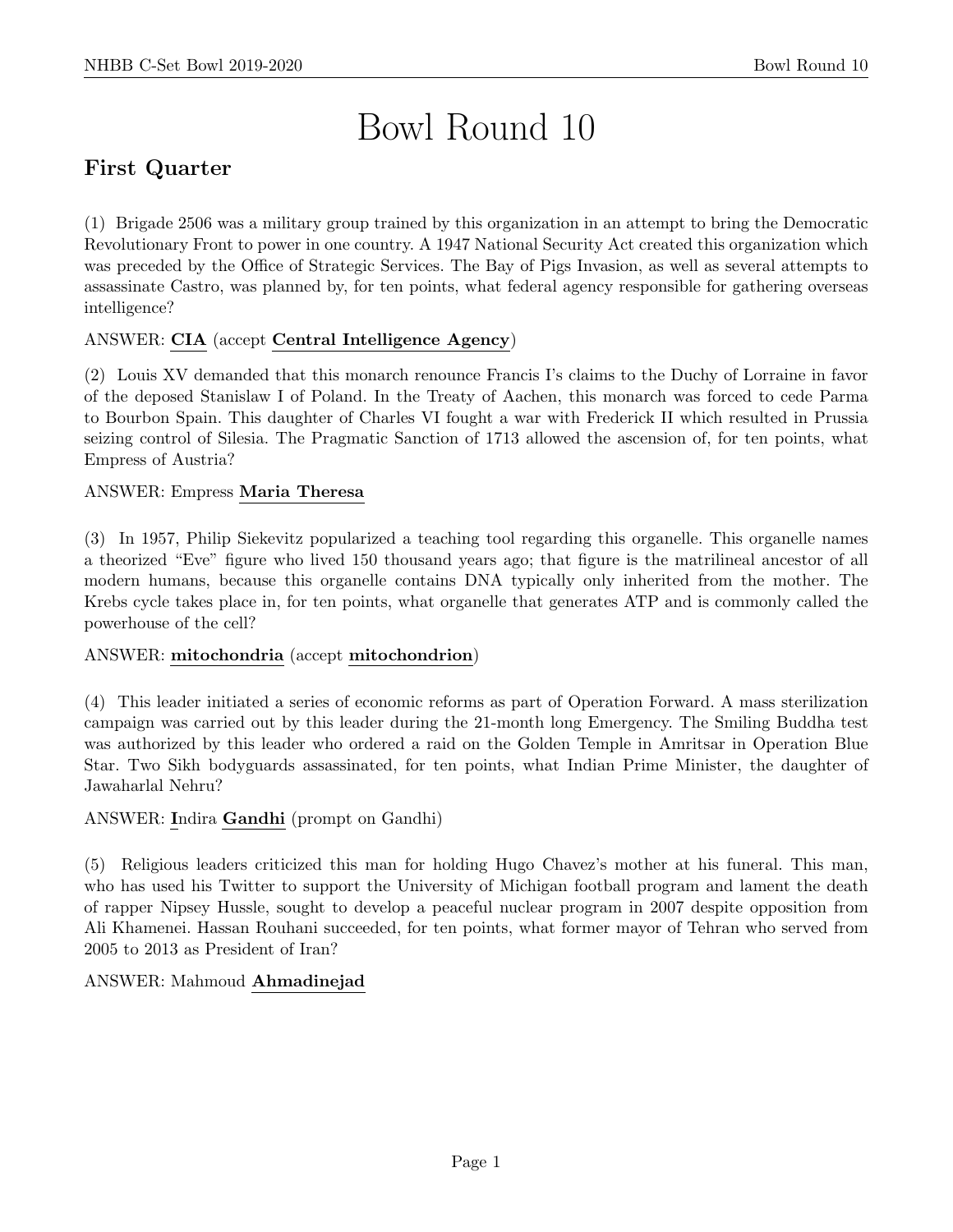(6) This man will supposedly fight both the al-Masih ad-Dajjal and his followers while dressed in yellow garb near Damascus. According to Al-Tabari, this man healed the son of Phillip the Tetrarch and created birds from clay to entertain children. Several Hadith testimonials and the Quran claim that this man was a product of a virgin birth. For ten points, name this penultimate prophet of Islam and son of Maryam who is considered the Messiah of the Old Testament.

# ANSWER: Isa ibn Maryam (accept Jesus Christ)

(7) This document's predecessor was revised by the Annapolis Convention. An issue during the drafting of this document was resolved by the Connecticut Compromise. The beginning of this document promises to "Promote the general welfare" and "Insure Domestic Tranquility." Edmund Randolph and George Mason refused to sign this document until the introduction of a Bill of Rights. For ten points, name this document, largely written by James Madison, the foundational document of the United States.

# ANSWER: United States" Constitution

(8) One example of this musical form was inspired by a cat walking on a harpsichord and was composed by Domenico Scarlatti. Fourteen of these pieces in D minor are labeled "Contrapunctus" in a work titled for The Art of [these pieces]. Renaissance music theorist Gioseffo Zarlino contrasted these works and canons in the 16th century. J.S. Bach wrote a D minor organ piece that pairs one of these works with a "Toccata." For ten points, name this type of contrapuntal work that is often paired with a prelude.

# ANSWER: fugues

(9) This leader tasked Lot Smith to form a militia and eliminate the Timpanogos. The proposed state of "Deseret" was spearheaded by this man, who lost much of his national credibility following the Mountain Meadows Massacre. This leader banned black men in his clergy, claiming they were sons of Cain. This man took control of a religious group after its founder died in Illinois. The Mormons were led to Utah by, for ten points, what successor of Joseph Smith?

# ANSWER: Brigham Young

(10) This man ordered that the coastal village of Tercanabal on the Sangres Peninsula be repopulated so that he could build a villa there. In order to search Africa for Prester John, this man convinced his father to conquer Ceuta in 1415. An expedition led by Gil Eannes, supported by this man, crossed Cape Bojador. For ten points, name this 15th century Portuguese prince whose funding helped start the Age of Discovery.

# ANSWER: Prince Henry the Navigator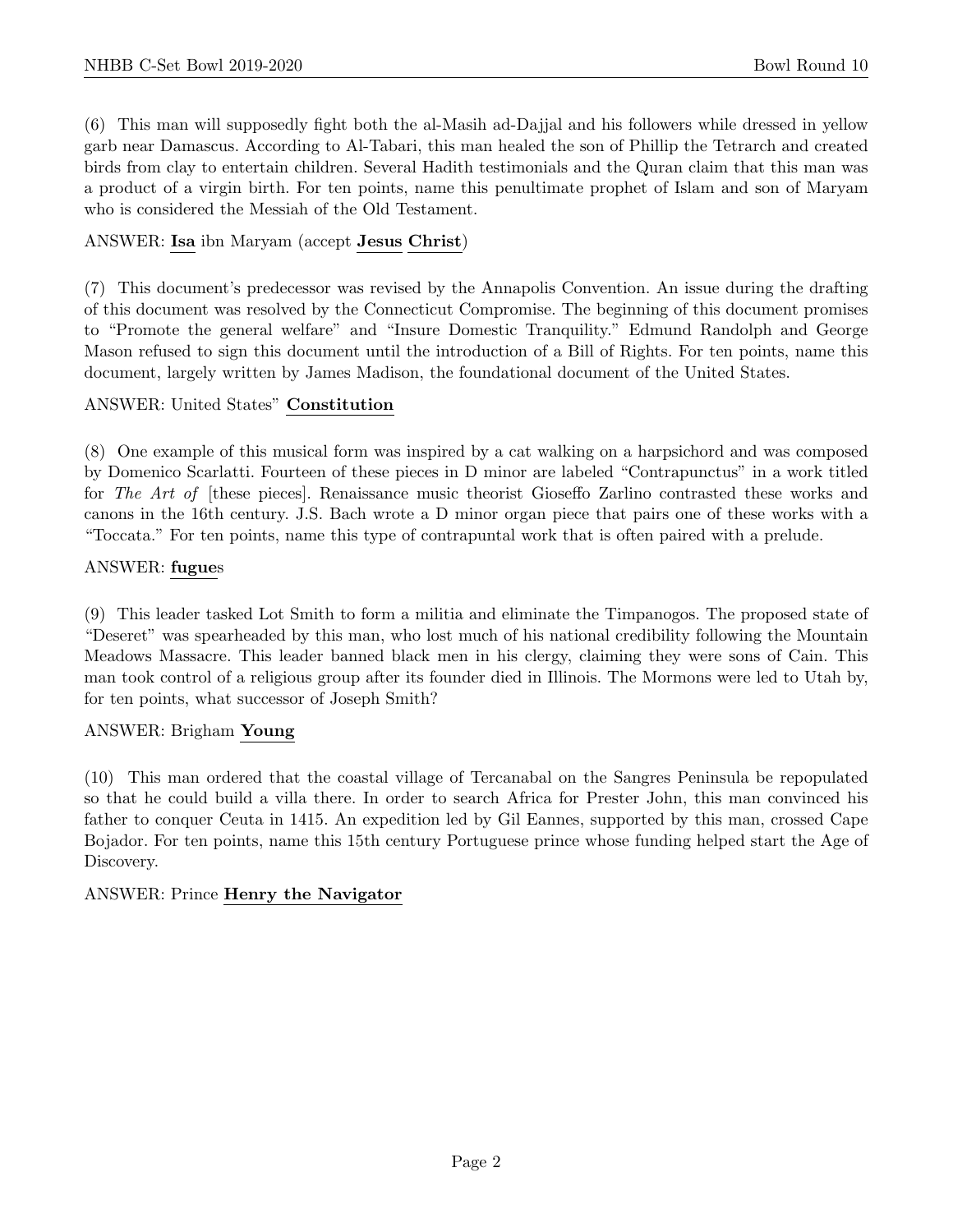# Second Quarter

(1) This colony developed after civilians rejected a 1923 referendum to become the fifth province of South Africa. Leaders of this colony decided to ally with Antonio Salazar to resist the policy of "no independence before majority rule." This colony issued the Unilateral Declaration of Independence under Ian Smith, sparking a civil war. The Lancaster House Agreement ended the Bush War in, for ten points, what British colony that became Zimbabwe?

## ANSWER: Rhodesia

BONUS: The namesake of Rhodesia, Cecil Rhodes, planned an epic railway to connect these two African cities.

ANSWER: Cape Town, South Africa and Cairo, Egypt (prompt on "Cape to Cairo")

(2) A.P Hall was forced to withdrawal from this battle due to a bout of pericarditis. John Bell Hood lost the use of his left arm due to injuries sustained during this battle. Despite being advised against it by James Longstreet, 12,000 soldiers crossed Cemetery Ridge in this battle in a charge led by George Pickett. George Meade led Union forces in, for ten points, what 1863 defeat for Robert E. Lee in Pennsylvania, the turning point of the Civil War?

#### ANSWER: Battle of Gettysburg

BONUS: In the aftermath of Gettysburg, Lee was forced to carry out a 2-week long retreat back to this state, eventually reaching safety after crossing the Potomac.

# ANSWER: Virginia

(3) This government was opposed by the Organisation Consul, which was formed by participants in the failed Kapp Putsch and members of the Freikorps. After an attack allegedly carried out by Marinus van der Lubbe, this government limited civil liberties with the Fire Decree. The constitution of this government was amended by the Enabling Act of 1933, in which Paul von Hindenburg granted his chancellor extreme political power. Massive hyperinflation afflicted, for ten points, what post-World War I German government?

#### ANSWER: Weimar Republic

BONUS: Marinus van der Lubbe was accused of setting fire to this German parliament building in Berlin.

# ANSWER: Reichstag (accept Reichstagsgebaude)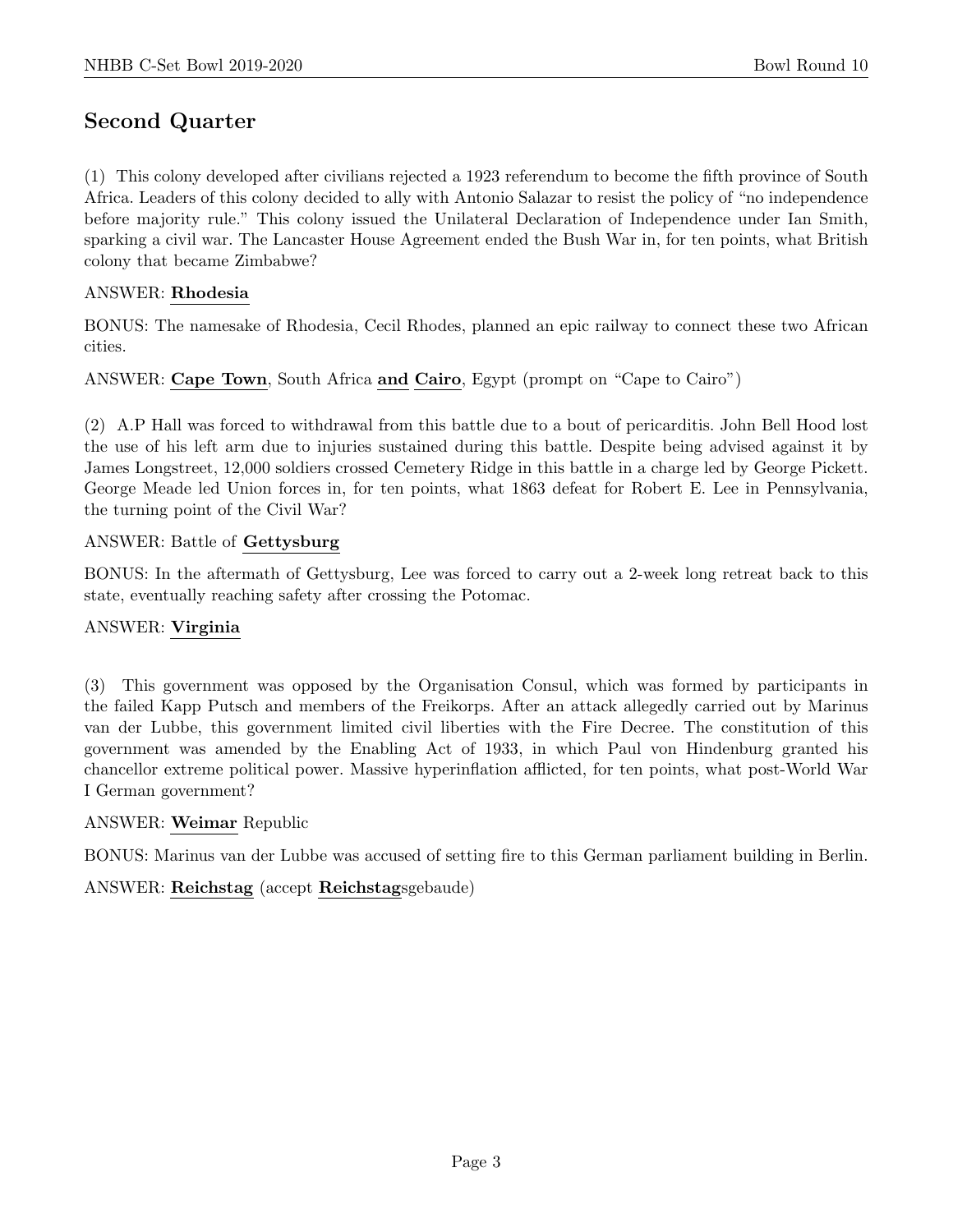(4) During this event, a bannerman under En Hai assassinated German diplomat Clemens von Ketteler. In this conflict, foreign citizens were besieged for 55-days while taking refuge in the Legation Quarter. Sir Claude MacDonald commanded the Eight-Nation Alliance in response to this rebellion. During this rebellion, a provisional government was set-up in Tianjin to combat the Qing dynasty. The Righteous and Harmonious Fists launched, for ten points, what 1898 uprising against Western colonialism in China?

#### ANSWER: Boxer Rebellion

BONUS: The Boxer Rebellion was praised by this man, the founding father of the Republic of China.

#### ANSWER: Sun Yat-Sen

(5) Charlie Siringo worked undercover in this specific industry to bust an 1892 labor strike in Coeur d'Alene. The Washoe and Reese River processes extracted this good. Official U.S reliance on this good was ended by the "Crime of "73." Mount Davidson in Nevada was the site of an 1859 rush to the Comstock Lode, a massive find of this resource. For ten points, name this precious metal that could be exchanged at a fixed rate with a more precious metal in bimetallism.

#### ANSWER: silver (prompt on mining)

BONUS: U.S. gold and silver coins were known by this specific term, referencing money in the form of coins and not notes. A "Circular" named for this term was passed in 1836 by Andrew Jackson.

ANSWER: specie (accept Specie Circular; do not accept or prompt on "species")

(6) The first Christian Mass in the Philippines was led by this explorer who was later ostracized after a falling out with King Manuel. This man died in a skirmish with the Lapu-Lapu on the island of Mactan. This explorer navigated a strait south of Chile during a lengthy expedition he led from the La Trinidad. For ten points, name this Portuguese sailor who led the first successful circumnavigation of the world.

#### ANSWER: Ferdinand Magellan

BONUS: Magellan fell out of favor with King Manuel after poor performance in a campaign against this nearby kingdom, once ruled by the Almohad dynasty.

#### ANSWER: Morocco

(7) In one book, this philosopher argued that impressions and ideas were only different in terms of degree. The works of this philosopher awoke Immanuel Kant from his "dogmatic slumber." This philosopher, who made the "is-ought" distinction and posited a missing shade of blue, wrote Dialogues Concerning Natural Religion and A Treatise of Human Nature. For ten points, name this Scottish empiricist, the author of  $An$ Enquiry Concerning Human Understanding.

#### ANSWER: David Hume

BONUS: Hume wrote a lauded six-volume History of England, which he began writing during a 1745 uprising of this movement, which sought to restore the House of Stuart to the throne. This movement effectively ended after the Battle of Culloden.

# ANSWER: Jacobites (accept word forms relating to Jacobitism)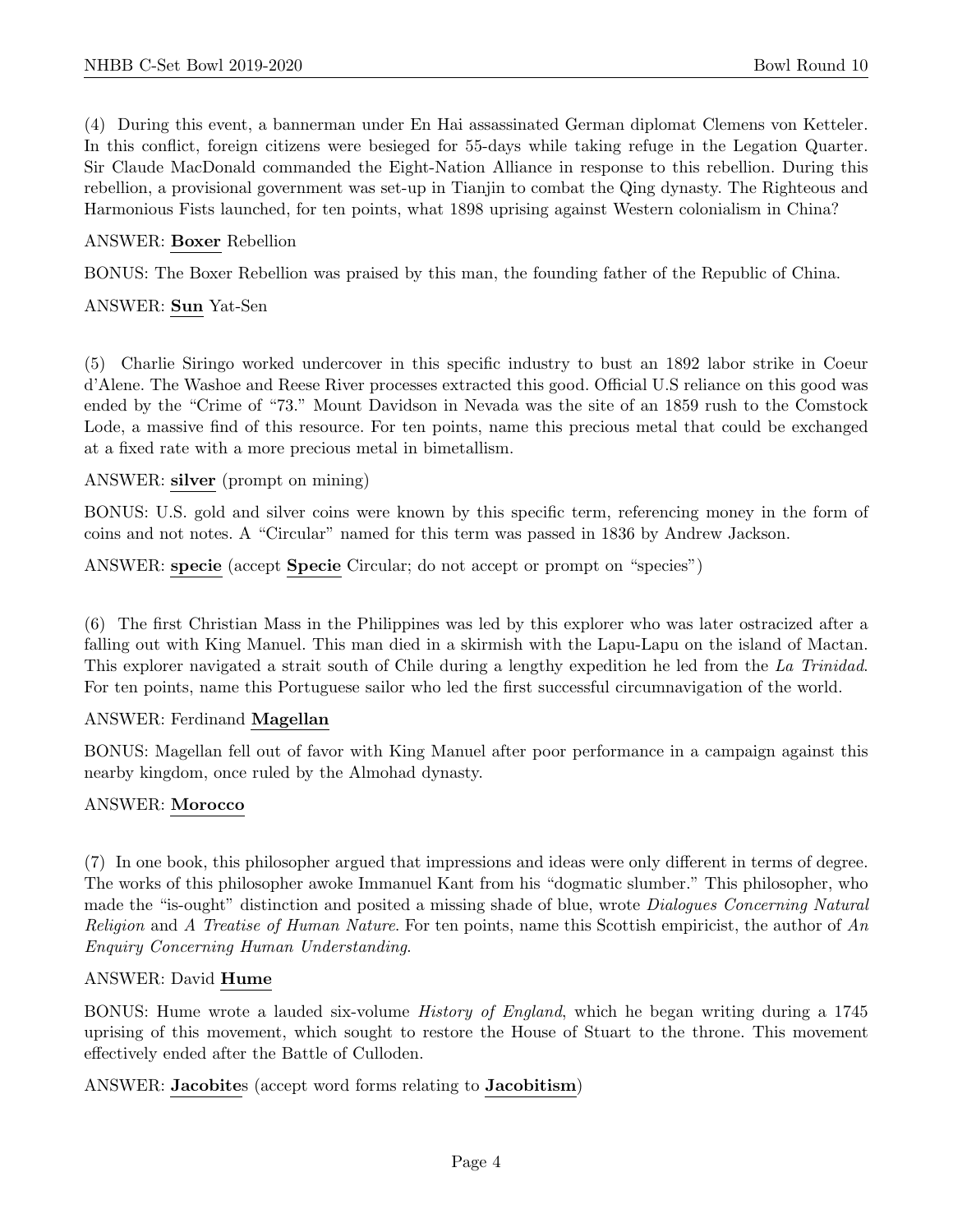(8) In two novels by this author, Sweetness shuns her daughter for her dark skin, and Milkman Dead comes of age amidst twentieth-century racial turmoil. This author of God Help the Child and Song of Solomon wrote about Pecola Breedlove's obsessive desire to look like a white girl, and described Sethe's fear of the daughter she killed to save her from slavery. For ten points, name this American author of The Bluest Eye and Beloved, who passed away in August 2019.

ANSWER: Toni Morrison (accept Chloe Anthony Wofford Morrison; accept Chloe Ardelia Wofford)

BONUS: Toni Morrison is the most recent American novelist to receive this international literary prize, which she was awarded in 1993. Bob Dylan was controversially awarded this prize in 2016, on the basis that his lyrics were poetic.

ANSWER: Nobel Prize in Literature

# Third Quarter

The categories are . . .

- 1. Supreme Court Justices
- 2. Turkey
- 3. Samurai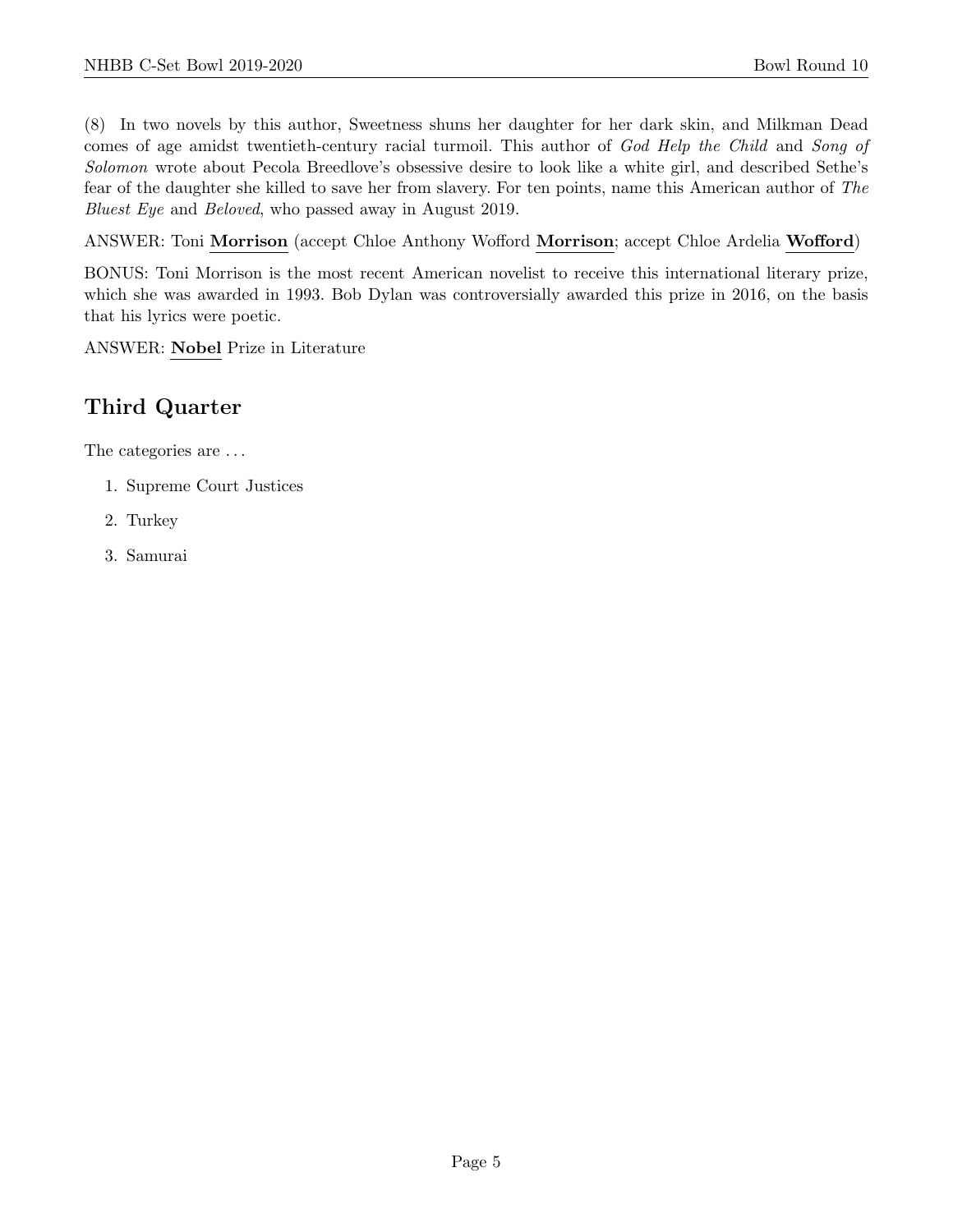- Supreme Court Justices
- Name the US Supreme Court justice who...
- (1) Became the first woman on the Court after being appointed by Ronald Reagan.

#### ANSWER: Sandra Day O'Connor

(2) Died in 2016, creating a vacancy filled by Neil Gorsuch.

#### ANSWER: Antonin Scalia

(3) Headed the commission that investigated the assassination of John F. Kennedy.

#### ANSWER: Earl Warren

(4) Outlined the "clear and present danger" doctrine in Schenck v United States

#### ANSWER: Oliver Wendell Holmes Jr.

(5) Refused to retire in 2018 despite being diagnosed with cancer.

#### ANSWER: Ruth Bader Ginsburg

(6) Was the first Chief Justice.

#### ANSWER: John Jay

(7) Ruled that Dred Scott was not a free man in a majority opinion for an 1857 case.

#### ANSWER: Roger Taney

(8) Wrote a memo defending the "separate-but-equal" doctrine while a clerk under Robert Jackson.

#### ANSWER: William Rehnquist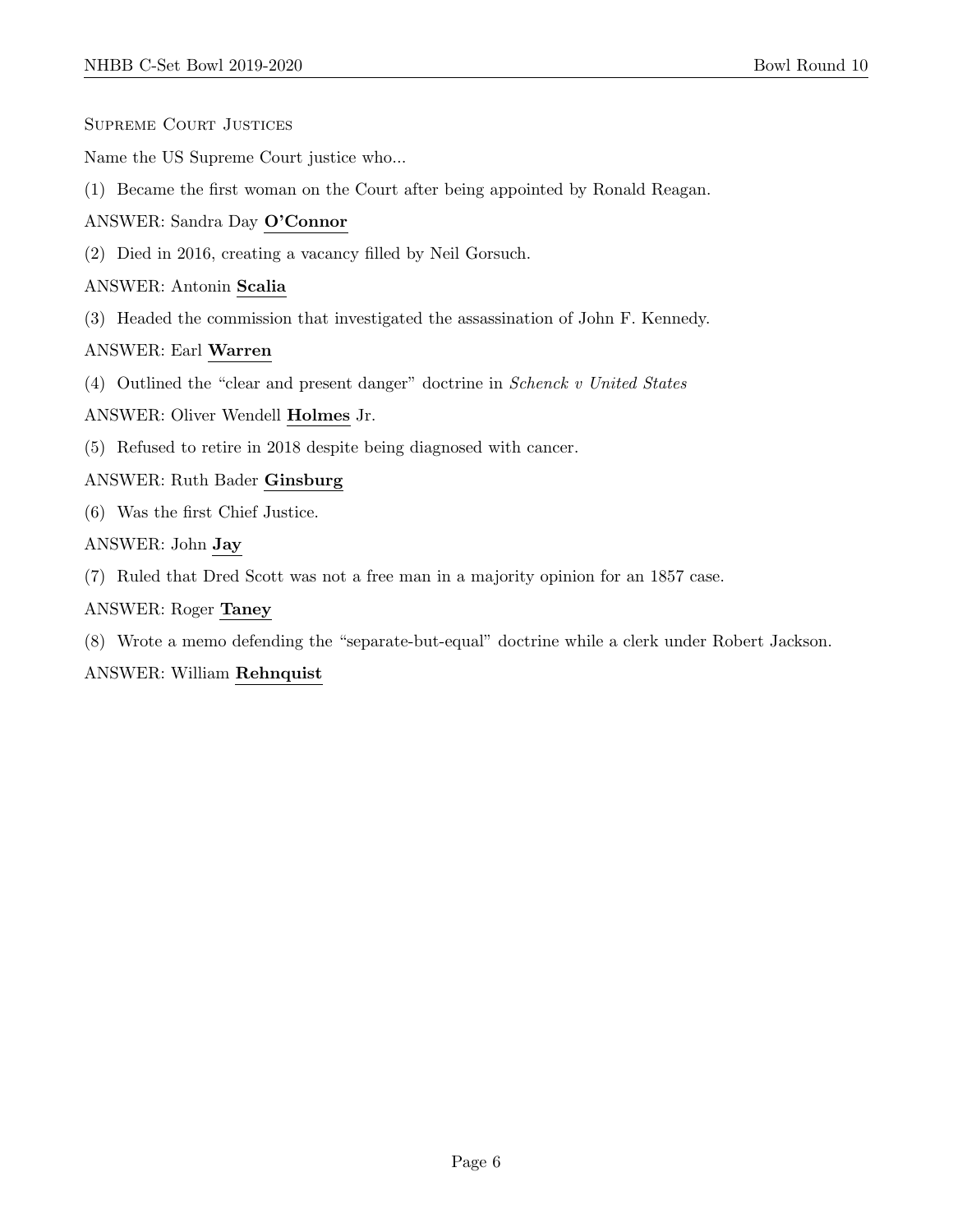# **TURKEY**

Name the...

(1) Empire that it succeeded after World War I.

# ANSWER: Ottoman Empire

(2) Most populous city in Turkey, the site of a failed 2016 coup.

# ANSWER: Istanbul

(3) Felt, usually red, headdress named for a Moroccan city that was banned in 1925.

# ANSWER: fez

(4) Capital, which was used as the base for the National Assembly during the Turkish War of Interdependence.

# ANSWER: Ankara

(5) Founding father of Turkey, who became its first President of 1923.

ANSWER: Mustafa Kemal Ataturk (accept either or both names)

(6) Ethnic cleansing carried out by Turkey in the early 20th century.

# ANSWER: Armenian Genocide (prompt on partial answers)

(7) Country that entered into "Earthquake Diplomacy" with Turkey.

# ANSWER: Greece

 $(8)$  1923 treaty that created Turkey, following the failed Treaty of Sèvres.

# ANSWER: Treaty of Lausanne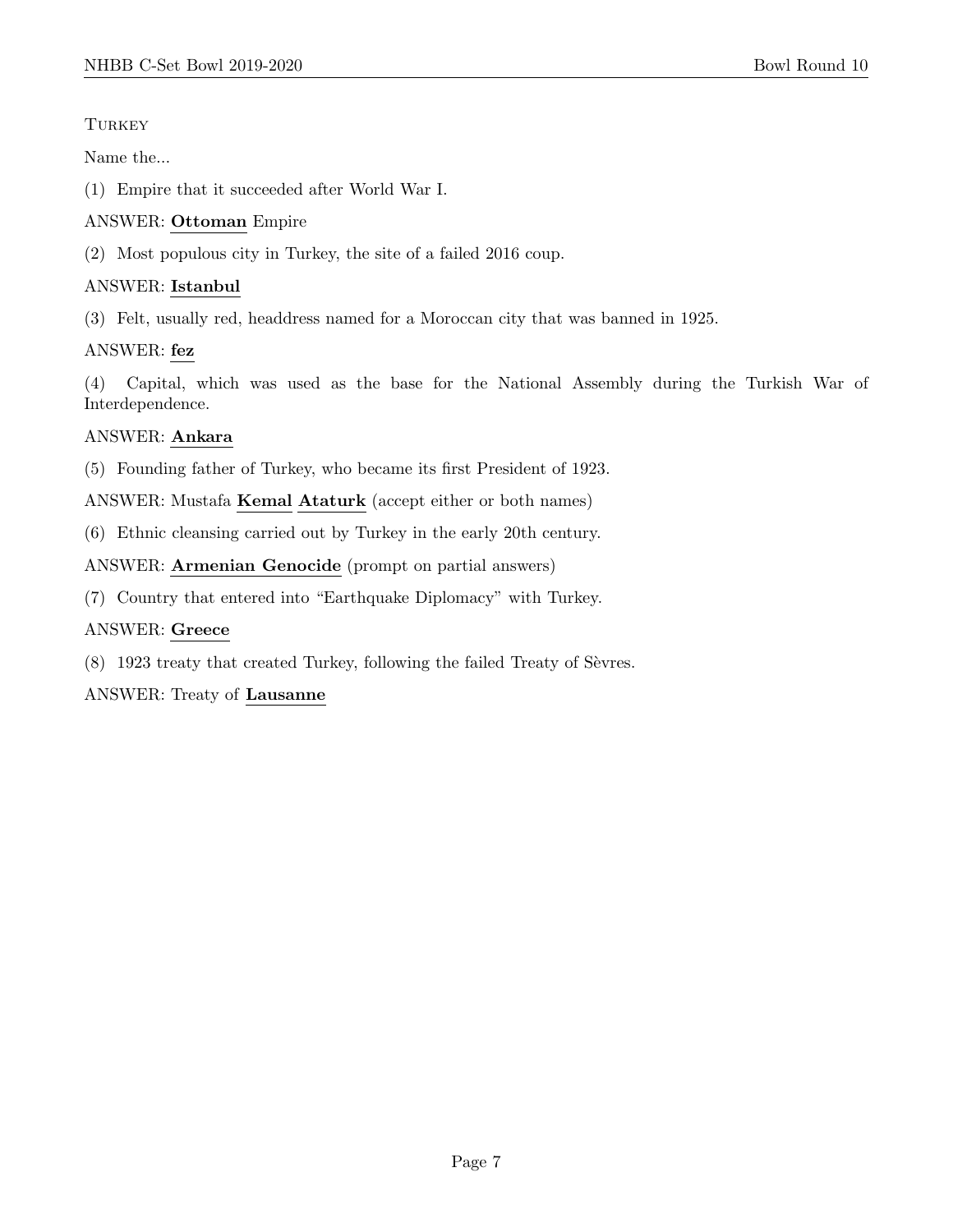#### **SAMURAI**

Name the...

(1) Country where they served nobility for centuries.

# ANSWER: Japan (accept Nippon; accept Nihon)

(2) General name for the curved sword they wielded.

## ANSWER: katana

(3) Feudal land-owners served by samurai; they served the shogun.

# ANSWER: daimyo

(4) Code of honor by which they lived.

# ANSWER: bushido

(5) Form of ritual disembowelment they employed to honorably kill themselves.

# ANSWER: seppuku (accept harakiri)

(6) Term for a samurai without a master.

#### ANSWER: ronin

(7) Intricate ceremony they performed that takes place at chashitsu and involves thick and thin variants of a substance.

#### ANSWER: tea ceremony (accept chanoyu; accept sado; accept chado)

(8) Legendary samurai who wrote The Book of Five Rings.

ANSWER: Miyamoto Musashi (accept Shinmen Takezo; accept Miyamoto Bennosuke; accept Ninten Doraku)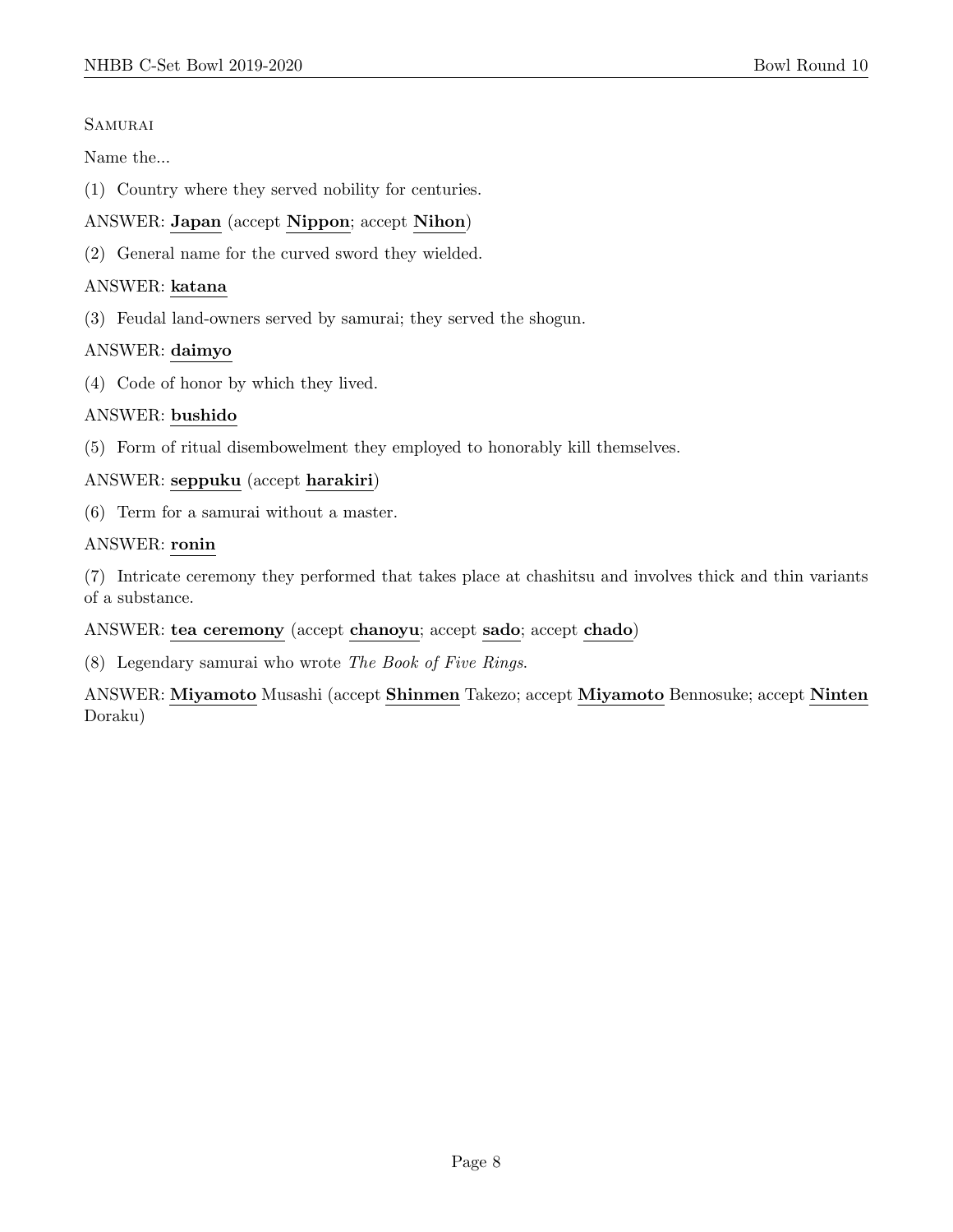# Fourth Quarter

(1) After losing the Battle of Stilo, a king of this name faced a rebellion called the Great Slav Uprising led by the Wendish people. With Conrad the Red, a king of this name ended the Magyar invasion of Bavaria by the chieftain  $(+)$  Bulcsu [BULL-choo] at a 955 battle. That king with this name agreed to be the secular protector of the Holy See, starting the (\*) Holy Roman Empire. For ten points, give this name of a "Great" German king who was the son of Henry the Fowler and who defeated the Hungarians at Lechfeld.

ANSWER: Otto (accept Otto the Great; accept Otto I, II, and/or III)

(2) To promote the London Underground, Horace Taylor created a poster of commuters on escalators in this artistic style. Hidden bars with mirror-topped tables were created in this style to conceal liquor during Prohibition. A street named for Benjamin Franklin is home to one of the earliest (+) buildings in this style created by Henri Sauvage in Paris. Another building designed in this style was decorated with radiator caps and gargoyles and, upon completion in (\*) 1931, surpassed the Empire State Building as the tallest building in the world. The Chrysler Building exemplifies, for ten points, what highly modern style that flourished in the 1920s?

# ANSWER: Art Deco

(3) This man's wife organized private lectures with William Thackeray and Charles Dickens after creating the White House library. While trying to run for a 2nd term, this man lost the (+) Whig nomination to Winfield Scott. This President ordered Matthew Perry to open up (\*) Japan to western trade. In the Election of 1856, this man ran on the Know Nothing ticket but was soundly defeated by John C. Fremont and James Buchanan. For ten points, name this President who succeeded Zachary Taylor in 1850.

#### ANSWER: Millard Fillmore

(4) This conflict prompted CIA chief John Stockwell to resign after foreign troops invaded Shaba. A minor player in this conflict was the FLEC, a front for the liberation of Cabinda. This conflict became known as (+) "Cuba's Vietnam" after the amount of aid that Fidel Castro sent to aid Agostinho Neto. This war finally ended when Jonas Savimbi was killed in (\*) 2002, ending 27 years of fighting that began when Portugal granted the country independence. The UNITA and MPLA factions fought in, for ten points, what civil war in southern Africa?

# ANSWER: Angolan Civil War

(5) This activity was banned at the Russian Antarctic stations in 1959 after a frustrated scientist killed his opponent with an ax. Both Napoleon and Benjamin Franklin were beaten by "The Turk," a (+) hoax automaton that played this game. Komodo and Stockfish are modern computer programs that improved on the AI system  $(*)$  Deep Blue, which defeated Garry Kasparov at this game in 1997. Magnus Carlsen is the current world champion of, for ten points, what centuries-old board game involving knights and rooks?

#### ANSWER: chess